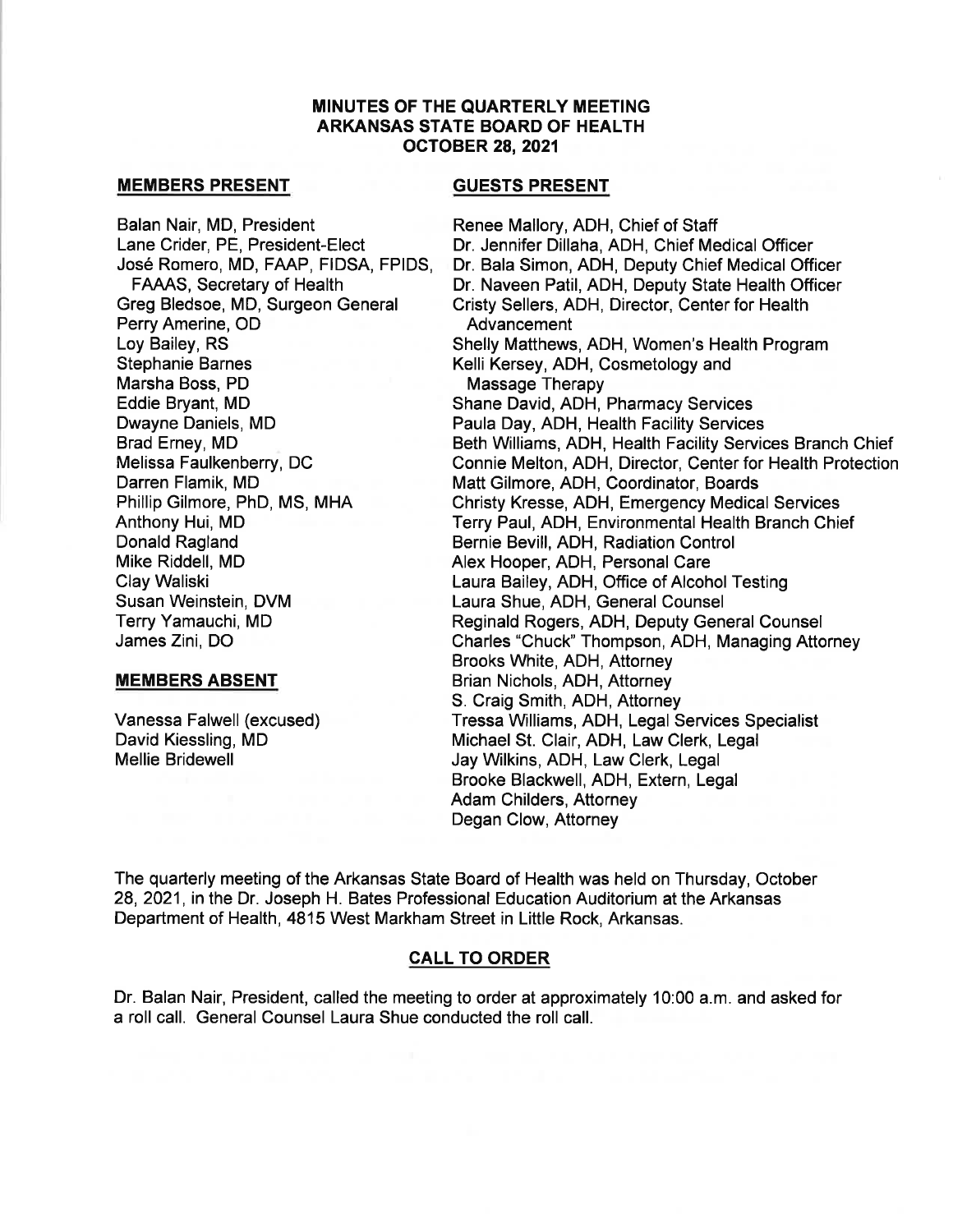## **APPROVAL OF MINUTES**

Loy Bailey asked that the Minutes be corrected to reflect he previously served on the Board of Health from late 90's to 2004. Dr. Sue Weinstein moved, and Dr. James Zini seconded that the Minutes be accepted with correction. Motion carried by unanimous vote.

## **OLD BUSINESS**

#### *Nomination for President for 2023*

Dr. Nair stated changes to the selection of Board President for 2023 have been adopted by the Nominating Committee. A formal call has been made for nominations for President for 2023 and nominations must be submitted by this meeting. The Nominating Committee will meet later and review the applications. The Committee will make a recommendation, which will be forwarded to each Board member at least 30 days prior to the January meeting and a formal vote will be taken.

## *Updates to By-Laws*

Ms. Shue reported that the Board of Health By-Laws were last updated in 2020. Due to the Legislative Session, changes were made to the Board's power. A revision will be sent to the Board prior to the January meeting for review and formal vote will be taken at that time.

#### **NEW BUSINESS**

#### *Licensed Lay Midwife Data Summary Report*

Ms. Shelly Matthews, ADH, Women's Health presented the above report. She gave an outline of the numbers in the report.

Dr. Mike Riddell stated it appears women who transferred out of intra-partum care was about one out of six. Ms. Matthews stated she has not done the exact math, but it is listed in the report.

Dr. Riddell asked what occurs when patients are unable to deliver at home. Ms. Matthews stated if the client requests an epidural, they will be transferred by private vehicle. If it is an emergent event, an ambulance would be called. The client would be transported to a hospital through the Emergency Department and then transported to Labor and Delivery for care and service.

Dr. Riddell asked about the financial structure of the program. Ms. Matthews stated she did not have that information. Dr. Nair asked that Ms. Matthews gather that data and present offline. Dr. James Zini stated he would like that information also.

No vote was required.

## *Cosmetology Technical Advisory Committee Appointments*

Ms. Kelli Kersey, ADH Section Chief, Cosmetology and Massage Therapy Section, presented Erin McGinnis and Rita Kay Stone for approval to serve on the Cosmetology Technical Advisory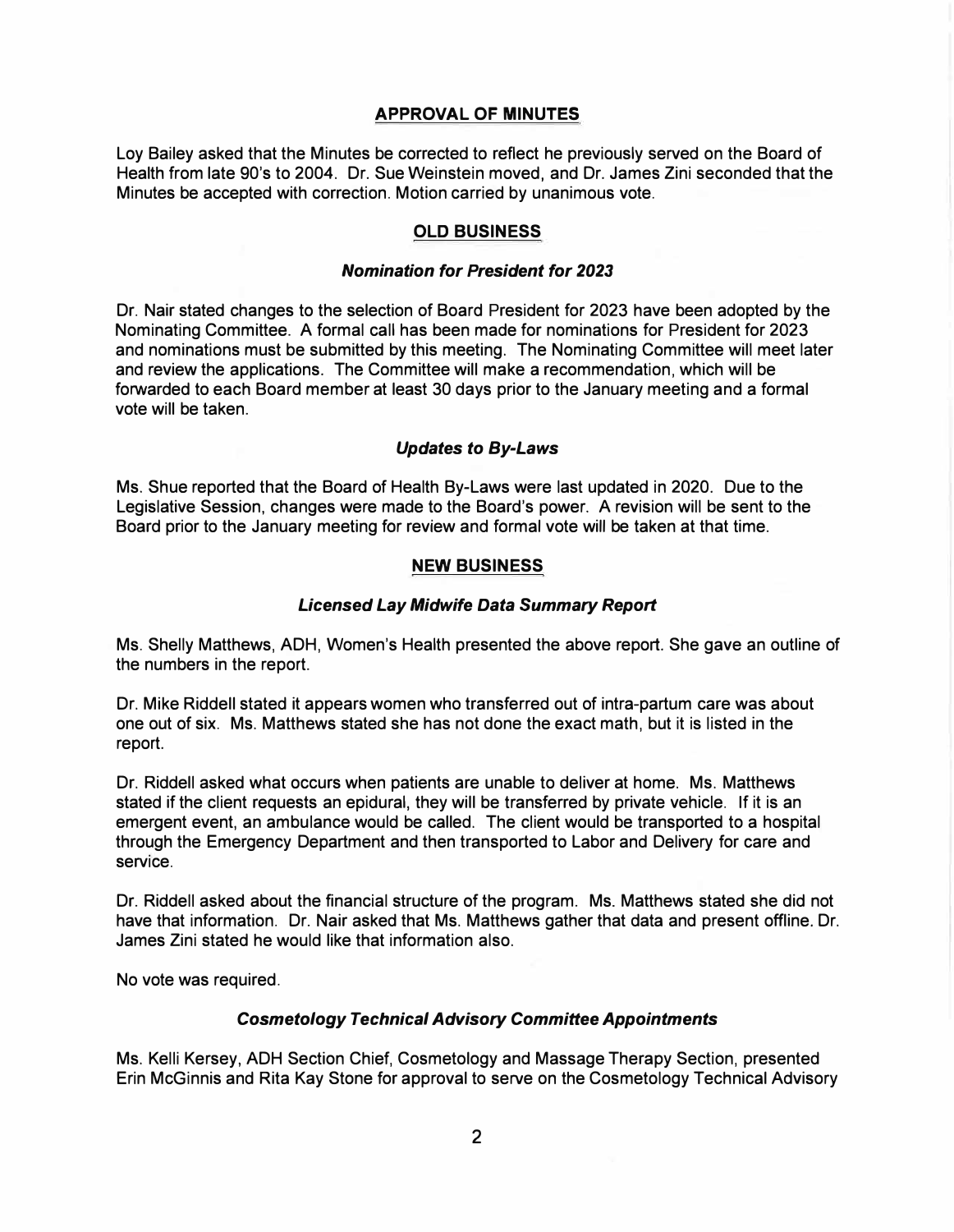Committee. Mr. Donald Ragland moved, and Dr. Zini seconded that the appointments be approved. Motion carried by unanimous vote.

#### **Massage Therapy Technical Advisory Committee Appointment**

Ms. Kersey presented an appointment for approval. Seven names were previously submitted in July. One member was not eligible; therefore, Lamar Anderson was presented as a replacement. Dr. Riddell moved, and Dr. Anthony Hui seconded that the appointment be approved. Motion carried by unanimous vote.

#### **Massage Therapy Rules**

Ms. Kersey presented the above revised rules for approval. Dr. Riddell moved, and Dr. Melissa Faulkenberry seconded that the rules be approved. Motion carried by unanimous vote.

#### **Controlled Substance List**

Mr. Shane David, ADH Director, Pharmacy, presented the above revised list for approval. Pursuant to Act 514, Schedule VI language was updated.

Dr. Nair asked how is ADH able to maintain and stay current with the ever-changing landscape of controlled substances.

Mr. David stated they meet regularly with the Arkansas State Crime Laboratory and get input from other outside agencies as to what substances are currently affecting Arkansas. They meet with them to determine if there are any new prospects and quite a bit of research is done to outline and see new potential public health matters of controlled substances that are on the market.

Dr. Terry Yamauchi asked how new substances are brought before the Pharmacy Board. Mr. David stated the FDA produces an updated list of approved medications every month. Typically, on controlled substances, the DEA will have some time through the National Institute on Drug Abuse to come up with a process to determine the addictive potential of them.

Dr. Yamauchi asked if that includes vaccines. Mr. David said vaccines undergo an approval process through the FDA; however, in this instance, the DEA and their list to addiction potential medications is being referred to.

Dr. Zini moved and Mr. Ragland seconded that the list be approved. Motion carried by unanimous vote.

#### **Radiologic Technology Licensure Rules**

Mr. Bernie Bevill, ADH Section Chief, Radiation Control, presented the above revised rules for approval. Dr. Weinstein moved, and Dr. Perry Amerine seconded the approval of the rules. Motion carried by unanimous vote.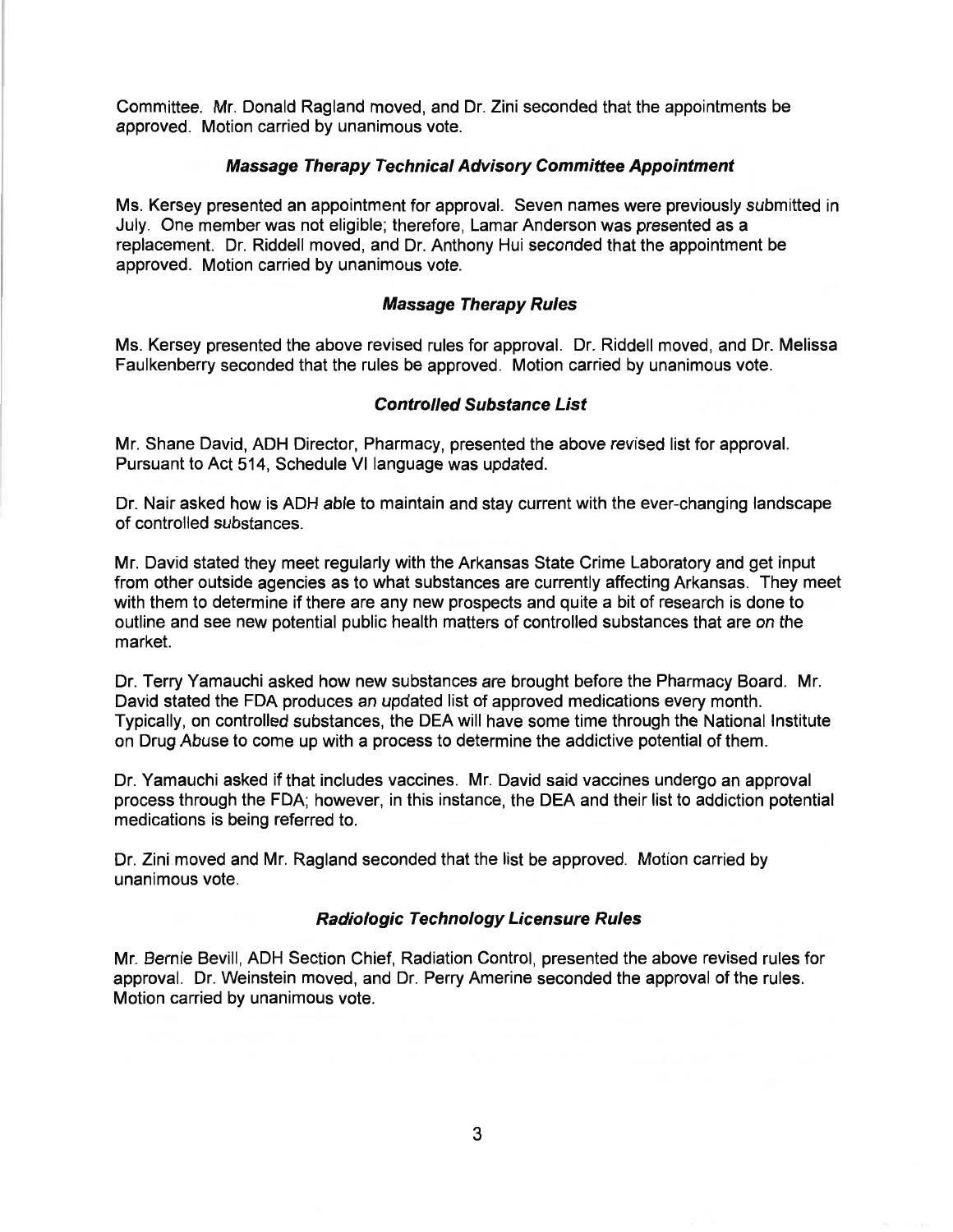## **Perfusionists Rules**

Ms. Paula Day, ADH Section Chief, Health Facility Services, presented the above revised rules for approval. Dr. Weinstein moved, and Dr. Riddell seconded that the rules be approved. Motion carried by unanimous vote.

## **Orthotic. Prosthetic. and Pedorthic Providers Rules**

Ms. Day presented the above rules for approval. Dr. Weinstein moved, and Dr. Zini seconded that the rules to approved. Motion carried by unanimous vote.

## **Hospice Rules**

Ms. Day presented the above revised rules for approval. Dr. Zini moved, and Mr. Clay Waliski seconded that the rules be approved. Motion carried by unanimous vote.

## **Home Health Agencies Rules**

Ms. Day presented the above revised rules for approval. Dr. Dwayne Daniels moved, and Dr. Weinstein seconded the approval of the rules. Motion carried by unanimous vote.

## **Hospitals and Related Institutes Rules**

Ms. Day presented the above revised rules for approval. Dr. Riddell moved, and Dr. Weinstein seconded that the rules be approved. Motion carried by unanimous vote.

# **Critical Access Hospitals Rules**

Ms. Day presented the above revised rules for approval. Dr. Weinstein moved, and Dr. Zini seconded that the rules be approved. Motion carried by unanimous vote.

## **Abortion Facilities**

Ms. Day presented the above revised rules for approval. Dr. Weinstein asked are there any abortion facilities where there is not a hospital within 30 miles. Ms. Day replied not currently. Dr. Daniels moved, and Mr. Ragland seconded that the rules be approved. Motion carried by unanimous vote.

## **Free-Standing Birthing Centers Rules**

Ms. Day presented the above revised rules for approval. Dr. Riddell moved, and Dr. Weinstein seconded that the rules be approved. Motion carried by unanimous vote.

# **Medical Marijuana Registration, Testing and Labeling**

Mr. Alex Hooper, ADH Branch Chief, Personal Care Services, presented the above revised rules for approval. Dr. Boss asked if Amendment 98 was the law passed regarding medical marijuana. Mr. Hooper stated Amendment 98 was the original amendment. Act 1112 of 2021 addressed telehealth for certification.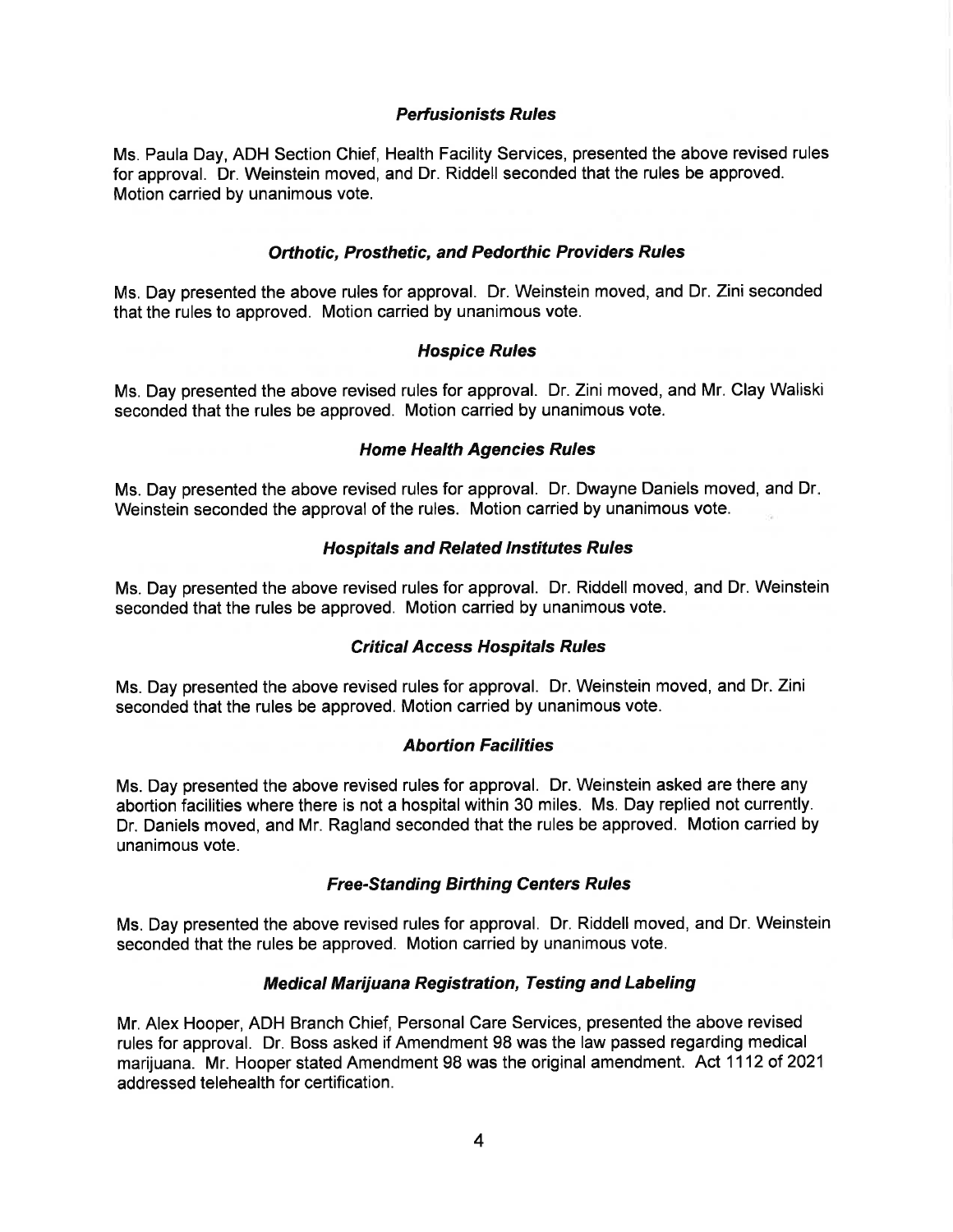Mr. Charles Thompson, ADH Managing Attorney, stated that Act 1112 passed toward the end of the session and provides for telehealth renewals of physician written certifications for medical marijuana. Dr. Boss asked if the Act said it can be given if they have originally been seen in person. Mr. Thompson stated that is correct.

Dr. Nair asked how often the testing needs to be done. Mr. Thompson replied it depends on the which item being referenced.

Mr. Lane Crider asked, on the amended text regarding license versus approved, is ADH approval conditioned upon a license being held by the lab. Mr. Thompson stated they must be approved by the proper accrediting authority.

Dr. Anthony Hui moved, and Mr. Ragland seconded that the rules be approved. Motion carried by unanimous vote.

## **Emergency Medical Services Rules**

Ms. Christy Kresse, ADH Section Chief, Emergency Medical Services, presented the above revised rules for approval.

Dr. Weinstein stated she serves as the veterinarian representative on the Board and her question is concerning the transportation of police dogs and giving the Emergency Medical Services Providers (EMSP) permission to do a variety of things to include providing euthanasia.

After much discussion and assurances that the section will be removed for further revision to address concerns, Dr. Riddell moved to approve the Emergency Medical Services rules except for the transportation and care of police dogs. Drs. Zini and Gilmore seconded. Dr. Bledsoe asked for clarification on what the Board was approving. Dr. Nair stated the remainder of the rules. Motion carried by unanimous vote.

#### **Licensed Lay Midwifery Rules**

Mr. Thompson presented the above revised rules for approval. Dr. Gilmore moved, and Dr. Zini seconded the approval of the rules. Motion carried by unanimous vote.

#### **Interpreter Rules**

Mr. Thompson presented the above revised rules for approval. Dr. Weinstein moved, and Dr. Gilmore seconded to approve the rules. Motion carried by unanimous vote.

#### **Septic Tank Cleaners Rules**

Mr. Terry Paul, ADH Branch Chief, Environmental Health, presented the above revised rules. Mr. Ragland moved, and Mr. Bailey seconded the approval of the rules. Motion carried by unanimous vote.

#### **Onsite Wastewater Systems Rules**

Mr. Paul presented the above revised rules for approval. Dr. Weinstein moved, and Dr. Zini seconded to approve the rules. Motion carried by unanimous vote.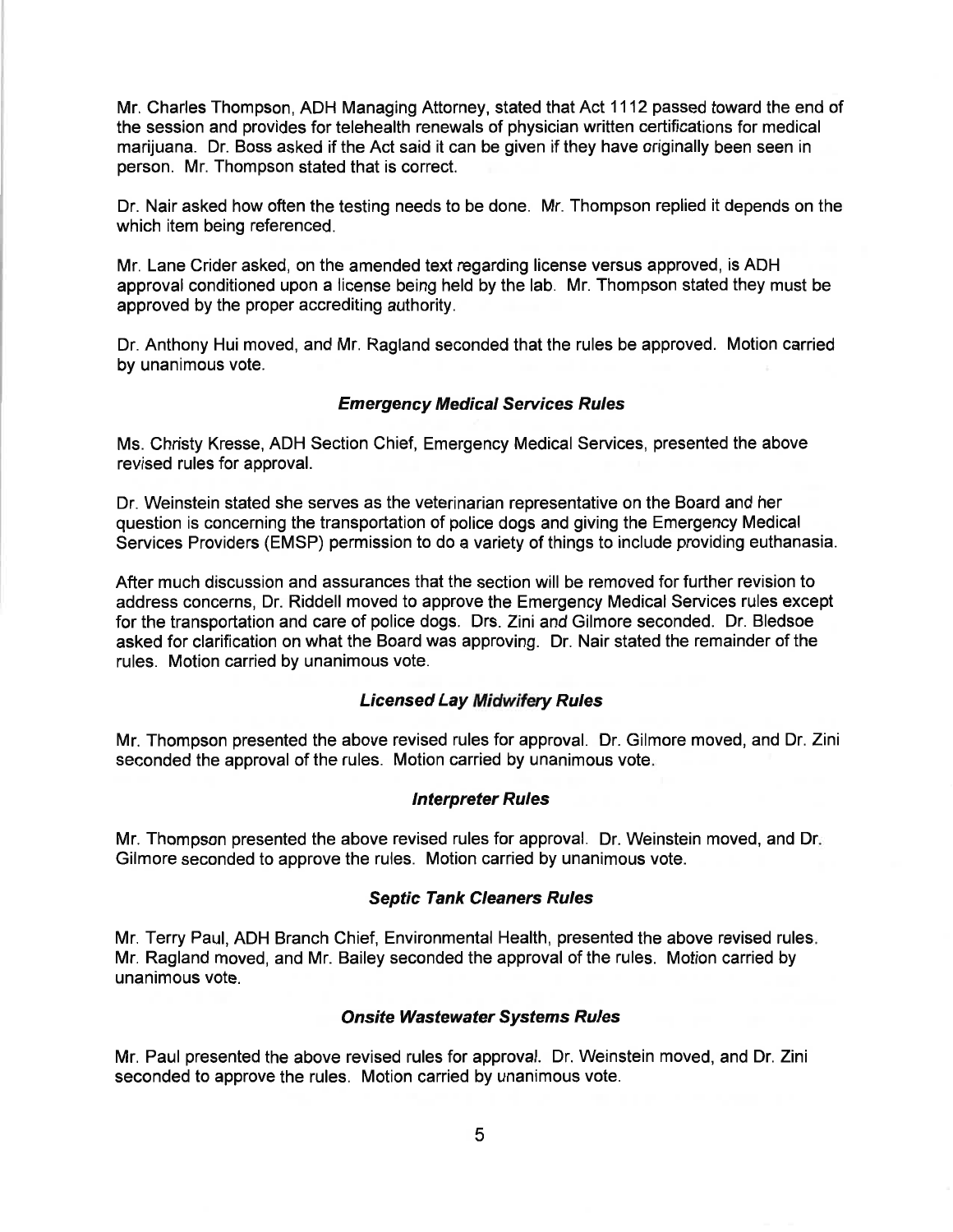## **Plumbing Licenses Rules**

Mr. Paul presented the above revised rules for approval. Dr. Hui moved, and Mr. Bailey seconded the approval of the rules. Motion carried by unanimous vote.

## **Gas Fitters and Gas Utility Licenses Rules**

Mr. Paul presented the above revised rules for approval. Mr. Crider moved, and Dr. Daniels seconded for approval of the rules. Motion carried by unanimous vote.

## **Alcohol Testing Rules**

Ms. Laura Bailey, ADH Environmental Branch Chief Director, Office of Alcohol Testing presented the above revised rules for approval. Dr. Riddell moved, and Dr. Weinstein seconded that the rules be approved.

## **Plumbing Examiner's Committee Hearing**

Mr. Brian Nichols, ADH Attorney, presented the above appeal of an administrative hearing. Mr. Adam Childers appeared representing the Respondent, Michael Rogers. A hearing was held before the committee on June 4, 2021 and the committee decision was finalized by Order dated June 15, 2021 with four violations being presented. The Plumbing Committee recommended a 90-day suspension of Mr. Rogers license and a \$4,000 fine.

After discussion of the appeal and committee's findings, Mr. Crider made a motion to approve the findings of fact and conclusions of law as the committee recommended for the \$4,000 fine but amend the suspension to 45 days. Dr. Hui seconded the motion. Motion carried by unanimous vote.

# Proposed Findings of Fact, Conclusions of Law, and Order

Mr. Brooks White, ADH Attorney, presented an EMS disciplinary case that was heard on October 15 involving Mr. Sam Bradway. Mr. Bradway was not in attendance. Mr. White gave the facts surrounding the case and presented the findings of fact, conclusions of law and order. Mr. White stated the proposed findings and conclusion would require him to complete the same program that all drug offenders have to complete.

Dr. Bledsoe moved and Dr. Zini seconded that the proposed order be approved. Motion carried by unanimous vote.

# **OTHER BUSINESS**

# **Administrative Updates**

 $\cdot$   $\cdot$   $\cdot$ 

Dr. Nair introduced Dr. Bala Simon who gave a brief discussion about the dashboard of ADH's performance measures and the depth and scope of its functions. Dr. Simon stated a more detailed update will be given at the January Board of Health meeting.

# **Centers/Office Updates**

Dr. Nair reported that Renee Mallory had been promoted to Chief of Staff.